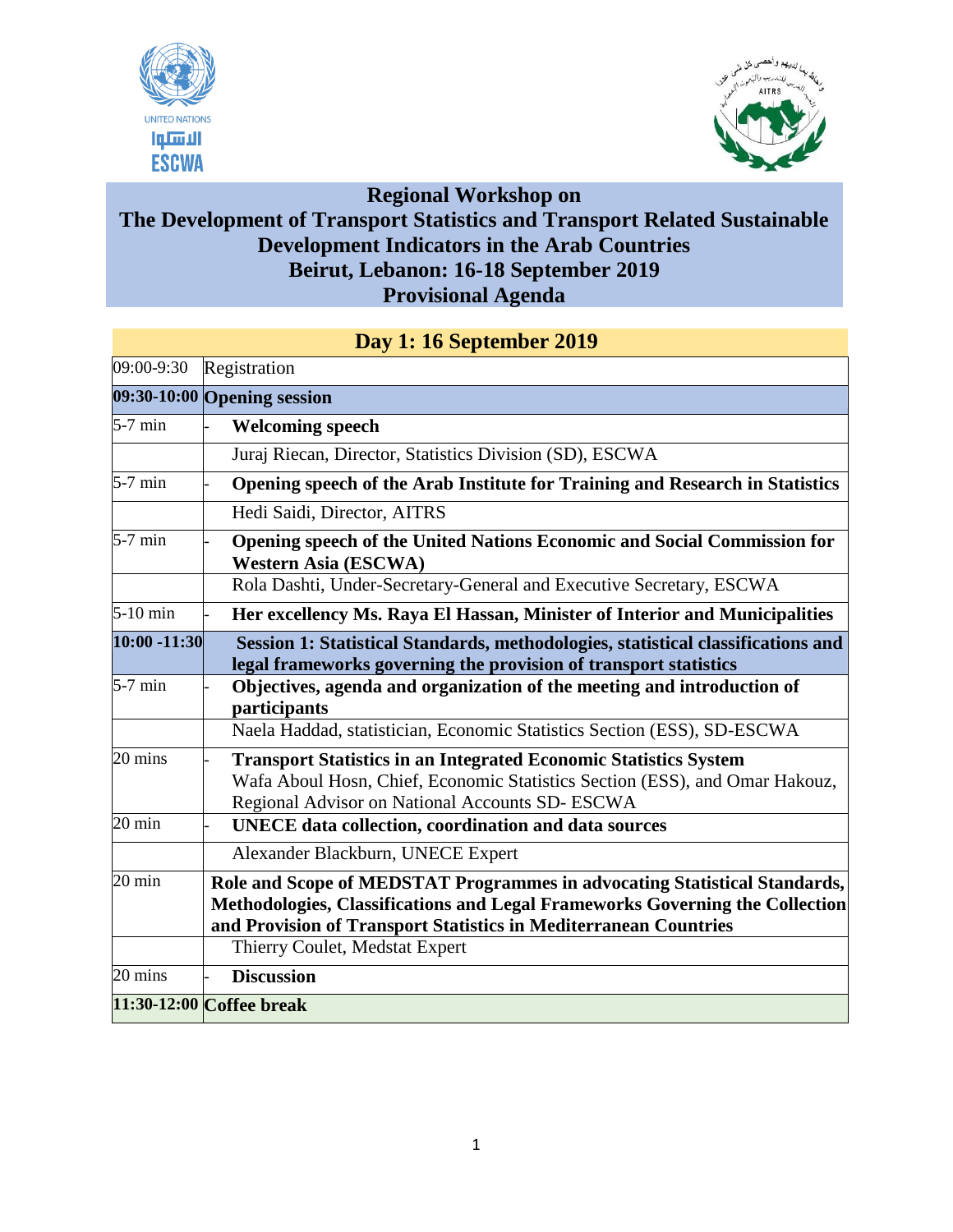|                   | 12:00-14:00 Session 2: Transport-related sustainable development indicators                                                                                                                                    |
|-------------------|----------------------------------------------------------------------------------------------------------------------------------------------------------------------------------------------------------------|
| 10-15 mins        | Development of methods and tools to report progress on SDG transport<br>related indicators (11.2.1-11.2) and complementary indicators to ensure<br>accessibility, affordability, convenience and inclusiveness |
|                   | Stefanie Holzwarth Urban Mobility Unit- Urban Basic Services Branch-United<br>Nations Human Settlements Programme, UN-Habitat (TBC)                                                                            |
| 10-15 mins        | Transport-related SDG Indicators: indicators, data sources and usage<br>$\sim$                                                                                                                                 |
|                   | Alexander Blackburn, UNECE Expert                                                                                                                                                                              |
| $10-15$ mins      | <b>Transport and Sustainable development in the Mediterranean Countries:</b><br>$\blacksquare$<br>challenges met in the production of transport related indicators and results<br>reached.                     |
|                   | Thierry Coulet, Medstat Expert                                                                                                                                                                                 |
| 10-15 mins        | Linkages between the SDGs and key transport indicators<br>$\frac{1}{2}$                                                                                                                                        |
|                   | Yarob Badr, Regional Advisor on Transport, ESCWA                                                                                                                                                               |
| 10 mins           | Importance of providing the necessary data which contribute to the<br>implementation of the National Strategy on Road Safety in Qatar (TBC)                                                                    |
|                   | General Mohamad El Maleki Expert in the Office of the Minister of Interior and<br>$\overline{\phantom{0}}$<br>Secretary General National Road Safety Council-Qatar                                             |
| 10 mins           | <b>Current Work on the Lebanese National Observatory for Road Safety</b><br>$\overline{a}$                                                                                                                     |
|                   | Major Michel Moutran, International Auditor in ISO 390101, Vice Executive<br>Secretary National Road Safety Council-Lebanon                                                                                    |
| 10 min            | Identification and prioritization of hazardous road locations in Beirut city<br>using GIS                                                                                                                      |
|                   | Zahira Abu Nawas, Researcher                                                                                                                                                                                   |
| 30 min            | <b>Discussion</b><br>$\overline{a}$                                                                                                                                                                            |
| 14:00-15:00 Lunch |                                                                                                                                                                                                                |
| 15:00-17:00       | Session 3 : ESCWA questionnaire: Objectives, scope, responses and limitations;                                                                                                                                 |
| 30 min            | <b>ESCWA</b> questionnaire : Objectives, scope, responses and limitations ;                                                                                                                                    |
|                   | N. Haddad, ESCWA and Hani El Ahmad, AITRS Expert<br>$\blacksquare$                                                                                                                                             |
| 90 min            | Discussion on challenges met by Member countries to compile, collect,<br>÷,<br>validate and disseminate data: Country presentations interventions                                                              |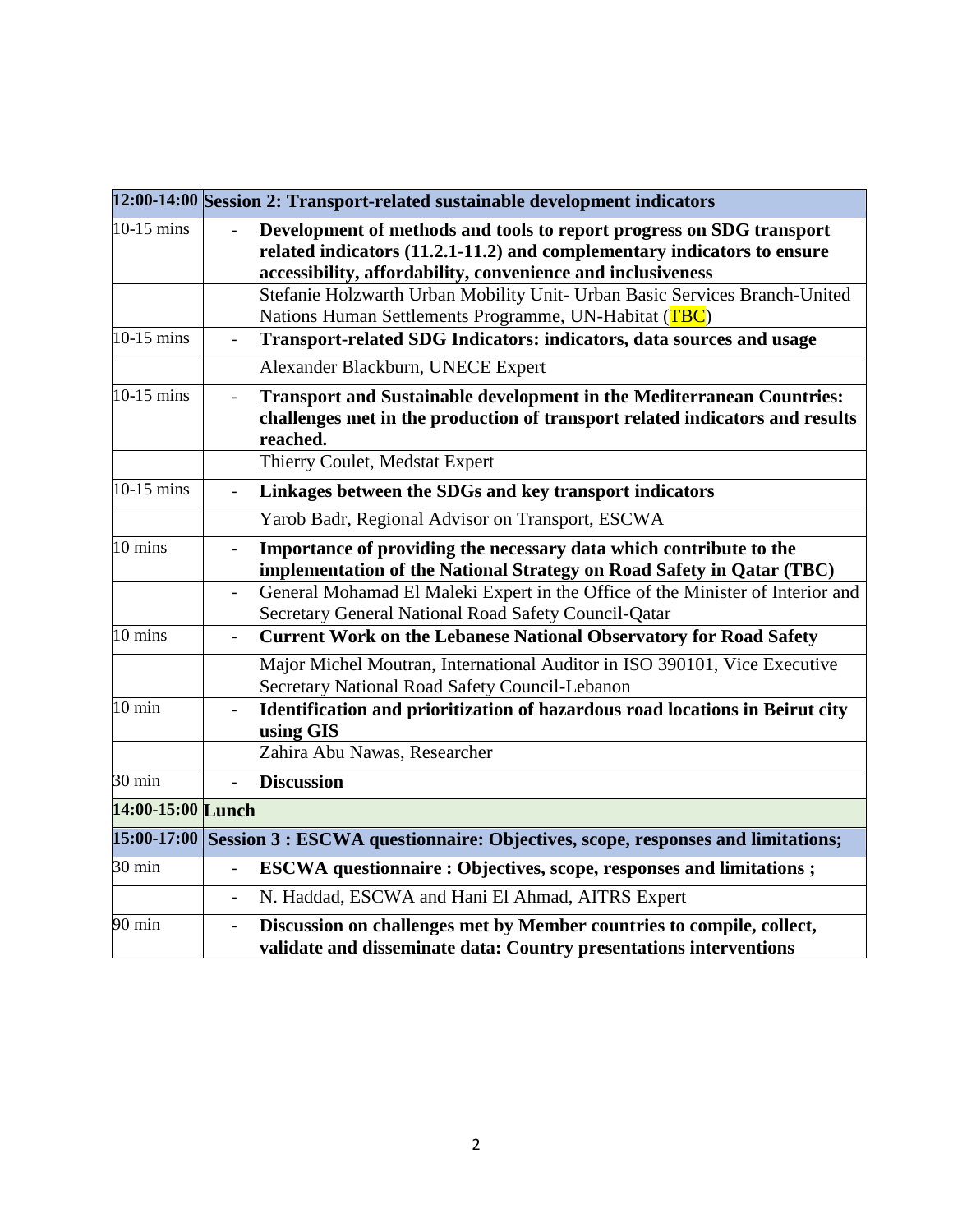| <b>Day 2: 17 September 2019</b> |                                                                                                                                        |  |
|---------------------------------|----------------------------------------------------------------------------------------------------------------------------------------|--|
| 09:00-11:00                     | Session 4: Availability, completeness, consistency, comparability and validation<br>of data: Road transport                            |  |
| $20 \text{ min}$                | Road transport presentation and questionnaire results related to mode of<br>transport and insights                                     |  |
|                                 | Hani El Ahmad, AITRS Expert                                                                                                            |  |
| $15 \text{ min}$                | Improving the status of land transport statistics in the Arab region                                                                   |  |
|                                 | H. E. Mahmoud H. Abdallatt, Secretary General, Arab Union of Land<br>Transport                                                         |  |
| $15 \text{ min}$                | Current state of road transport sector in Lebanon: challenges of obtaining<br>accurate and relevant data                               |  |
|                                 | Marc Haddad, School of Engineering, Lebanese American University                                                                       |  |
| 20 mins                         | Road Safety presentation and questionnaire results related to mode of<br>transport and insights                                        |  |
|                                 | Hani El Ahmad, AITRS Expert                                                                                                            |  |
| 15 mins                         | Linking hospital data with internal security data to obtain abstracts and<br>conclusions about road safety of children                 |  |
|                                 | Samar Al-Hajj, Health Management and Policy Department, Faculty of Health                                                              |  |
|                                 | Sciences - American University of Beirut                                                                                               |  |
| $\overline{35}$ min             | Road Transport and Road Safety: Presentation of country experiences                                                                    |  |
| 11:00-11:30                     | <b>Coffee Break</b>                                                                                                                    |  |
| $11:30-13:30$                   | Session 5: Availability, completeness, consistency, comparability and validation of                                                    |  |
|                                 |                                                                                                                                        |  |
|                                 | data: Railway Transport & Maritime Transport                                                                                           |  |
| $20 \text{ min}$                | Railway transport presentation and questionnaire results related to mode<br>of transport and insights                                  |  |
|                                 | Hani El Ahmad, AITRS Expert                                                                                                            |  |
| $40 \text{ min}$                | <b>Railway transport: Presentation of country experiences</b>                                                                          |  |
| $20 \text{ min}$                | Maritime transport presentation and questionnaire results related to mode<br>of transport and insights                                 |  |
|                                 | Hani El Ahmad, AITRS Expert                                                                                                            |  |
| $40 \text{ min}$                | <b>Maritime Transport: Presentation of country experiences</b><br>$\overline{\phantom{0}}$                                             |  |
| 13:30-14:30                     | Lunch                                                                                                                                  |  |
| 14:30-17:00                     | Session 6: Application of alternative and complementary data sources in the field<br>of transportation and specifically on road safety |  |
| $10 \text{ mins}$               | Use of alternative and complementary data sources including big data                                                                   |  |
|                                 | other than official data: challenges and opportunities.<br>Juraj Riecan, Director, Statistics Division, ESCWA                          |  |
| 15 mins                         | ESCWA pilot study on alternative and complementary data sources on<br>road safety: Some lessons learnt                                 |  |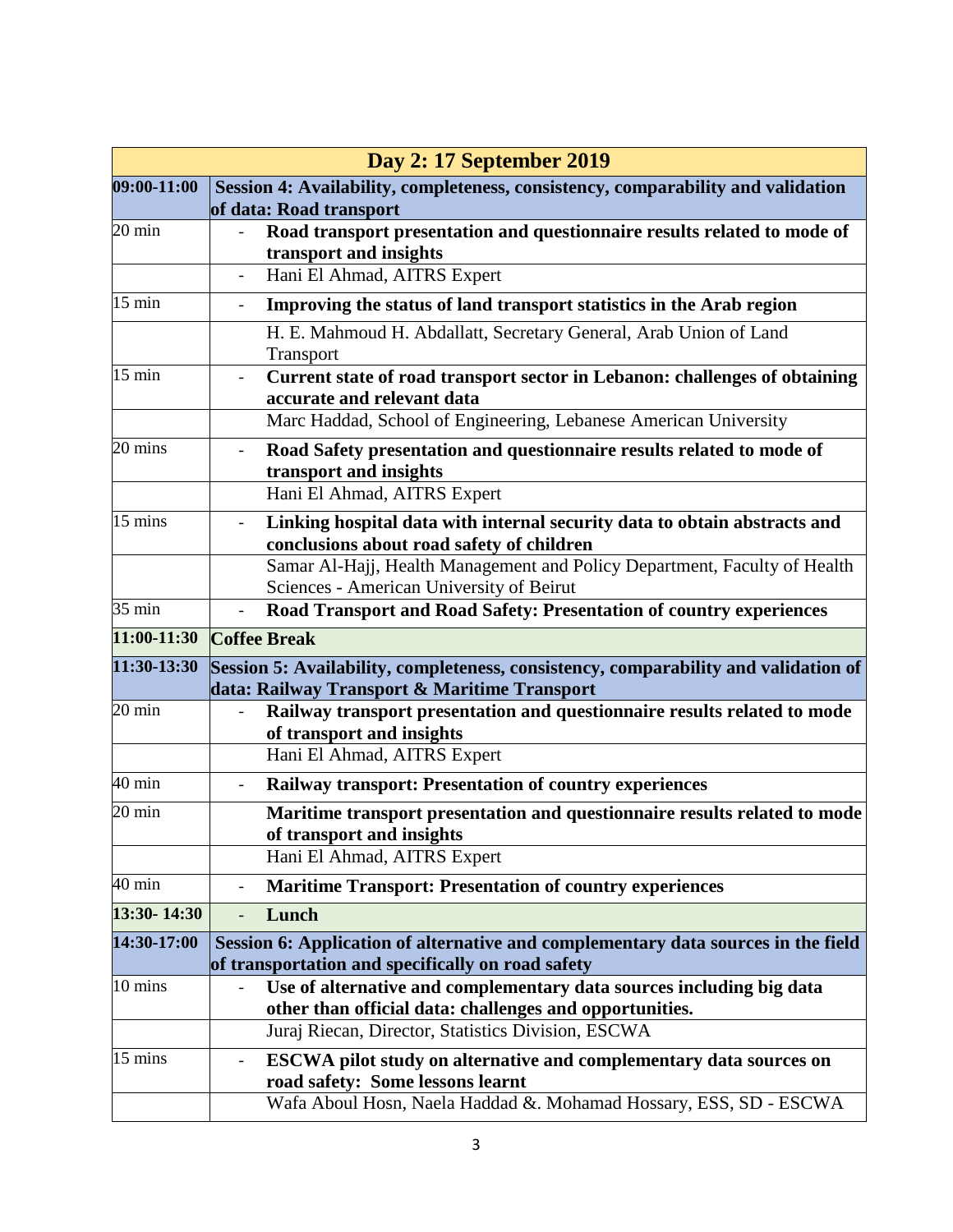| 30 mins                                        |                              | Application of alternative data sources in the field of transportation and<br>specifically on road safety- An Overview                                                                                                                               |
|------------------------------------------------|------------------------------|------------------------------------------------------------------------------------------------------------------------------------------------------------------------------------------------------------------------------------------------------|
|                                                |                              | Mohamed Abdel-Aty, P.E., Trustee Chair, Pegasus Professor and Chair -The<br>University of Central Florida UCF                                                                                                                                        |
| $15$ min                                       |                              | Social media crowd-sourcing as a complementary data source on road<br>safety in developing countries: Lebanese Road Accident Platform (LRAP)<br>as an exemplary model.<br>Ali J. Ghandour, National Council for Scientific Research, Beirut, Lebanon |
| 30 min                                         |                              | <b>Big Data for Smarter Transportation</b>                                                                                                                                                                                                           |
|                                                |                              | Mohammed Urrahman, Sr. Certified SW Architect, Technology Officer-<br>Commercial Accounts - G&L, IBM -Dubai, UAE                                                                                                                                     |
| $15 \text{ min}$                               |                              | <b>Road Quality Monitoring and Prediction</b>                                                                                                                                                                                                        |
|                                                |                              | Alexander Gunkel - CEO, ROADEO                                                                                                                                                                                                                       |
| $15 \text{ min}$                               |                              | Harnessing the Power of Alternative Transport Data: Data-Driven Case<br><b>Studies in the MENA Region</b>                                                                                                                                            |
|                                                |                              | Hossam Abdelgawad, Director, Urban Transport Technologies and Data<br>Services Unit / Associate Professor; SETS North Africa- MINDSETS / Cairo<br>University                                                                                         |
| $15 \text{ min}$                               |                              | <b>Discussion</b>                                                                                                                                                                                                                                    |
|                                                |                              | <b>Day 3: 18 September 2019</b>                                                                                                                                                                                                                      |
| 09:00-11:00                                    |                              | Session 7: Availability, completeness, consistency, comparability and<br>validation of data: Air Transport                                                                                                                                           |
| $20 \text{ min}$                               |                              | Air Transport presentation and questionnaire results related to this mode<br>of transport and insights                                                                                                                                               |
|                                                |                              | Hani El Ahmad, AITRS Expert                                                                                                                                                                                                                          |
| $15 \text{ min}$                               | $\qquad \qquad \blacksquare$ | Air transport: challenges of obtaining reliable data.                                                                                                                                                                                                |
|                                                |                              |                                                                                                                                                                                                                                                      |
|                                                |                              | Thierry Coulet, Medstat Expert                                                                                                                                                                                                                       |
| $15 \text{ min}$                               |                              | Air Transport: Challenges in obtaining trusted and validated data                                                                                                                                                                                    |
|                                                |                              | Marc Haddad, School of Engineering, Lebanese American University                                                                                                                                                                                     |
|                                                | $\blacksquare$               | <b>Air Transport country experiences</b>                                                                                                                                                                                                             |
|                                                |                              | Multimodal transport presentation and questionnaire results related to<br>mode of transport and insights                                                                                                                                             |
|                                                |                              | Hani El Ahmad, AITRS Expert                                                                                                                                                                                                                          |
| $20 \text{ min}$<br>20 min<br>$10 \text{ min}$ |                              | How Eurostat countries are proceeding with monitoring intermodal<br>transport in Europe                                                                                                                                                              |
|                                                |                              | Alexander Blackburn, UNECE Expert                                                                                                                                                                                                                    |
| 20 min                                         |                              | <b>Multimodal transport: Discussion and country experiences</b>                                                                                                                                                                                      |